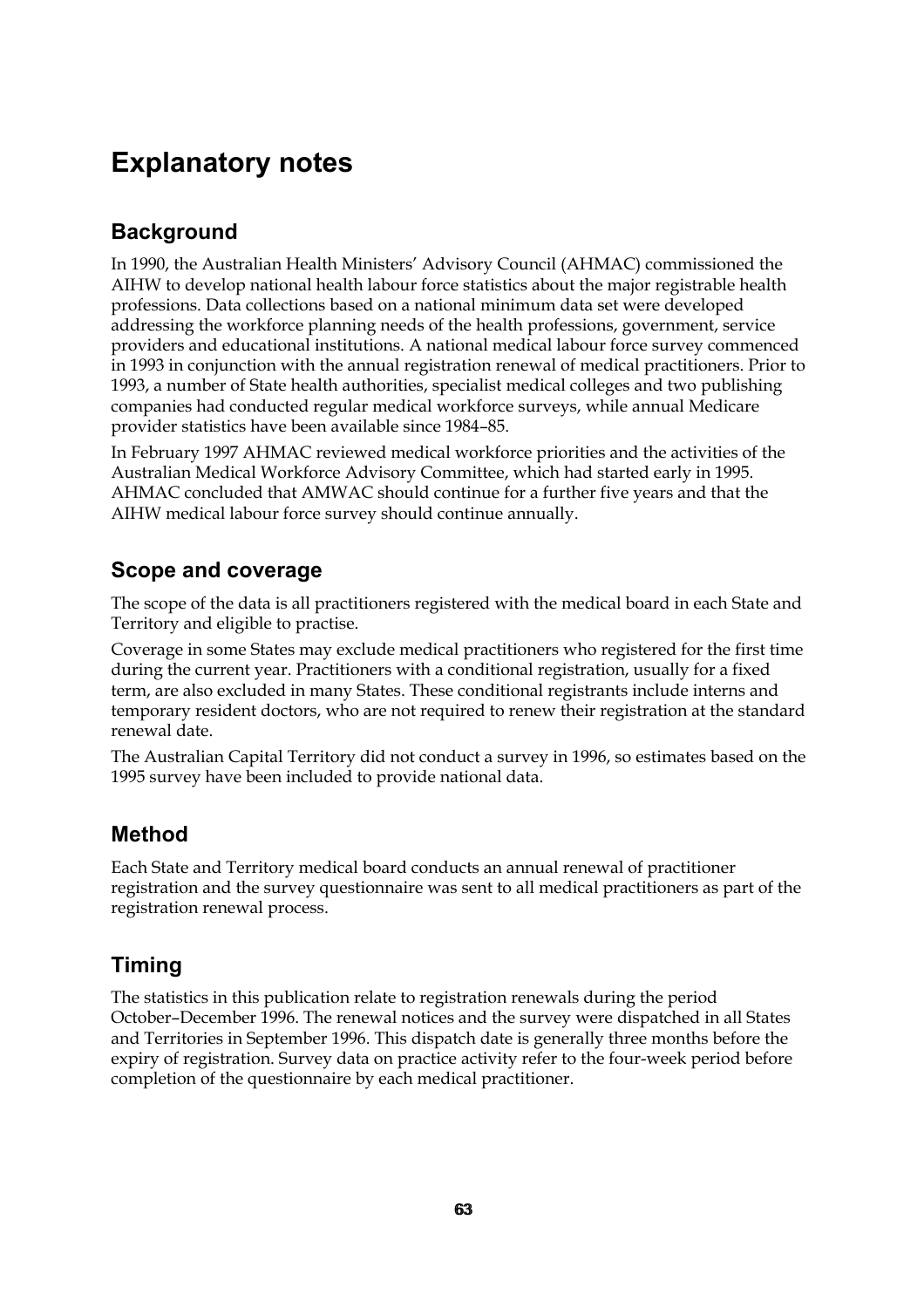## **Response rate**

The responses to the AIHW medical labour force survey represented 77.1% of the total medical registrations in all States and Territories. The medical boards did not include all registered practitioners in the survey because interns and some conditionally registered practitioners were not sent registration renewals. In some States, practitioners known to the boards to be not practising because they were retired, overseas or had moved interstate were not included in the survey. Therefore the AIHW believes that the national response rate of those surveyed was approximately 87% after also allowing for those practitioners who were registered in more than one jurisdiction but who returned a questionnaire in only one jurisdiction. The estimated State response rates for those surveyed ranged from 93% in New South Wales to 51% in Western Australia.

The overall response rate can only be estimated, not determined with complete accuracy. It is known that at least some medical practitioners who were registered in more than one State or Territory completed a questionnaire in just one State or Territory. The incidence of this occurrence cannot be ascertained because matching survey records among States and Territories is not possible.

Complete data were not available for all responding medical practitioners, either because not all survey questions were completed or because medical boards' initial registration data were incomplete or not provided.

The 1996 data for registered medical practitioners were available by age and sex for some States so it has been possible to calculate response rates for those on the register by these characteristics (see Table 36).

|                 | Age (years)     |           |           |           |           |           |           |       |                 |       |
|-----------------|-----------------|-----------|-----------|-----------|-----------|-----------|-----------|-------|-----------------|-------|
| State/sex       | $<$ 25 $^{(a)}$ | $25 - 29$ | $30 - 34$ | $35 - 44$ | $45 - 54$ | $55 - 64$ | $65 - 74$ | 75-84 | $85 +$          | Total |
| New South Wales |                 |           |           |           |           |           |           |       |                 |       |
| Male            | 1.0             | 49.1      | 73.5      | 90.1      | 97.5      | 97.9      | 98.2      | 99.8  | 100.C           | 89.0  |
| Female          | 2.6             | 44.9      | 76.5      | 89.6      | 97.7      | 97.9      | 98.6      | 100.C | 100.C           | 80.6  |
| Total           | 1.7             | 47.3      | 74.7      | 90.0      | 97.6      | 97.9      | 98.3      | 99.S  | 100.C           | 86.8  |
| Victoria        |                 |           |           |           |           |           |           |       |                 |       |
| Male            | 0.0             | 58.9      | 74.6      | 82.8      | 86.2      | 87.4      | 88.3      | 88.1  | 88.2            | 81.8  |
| Female          | 1.9             | 61.2      | 79.0      | 85.3      | 89.5      | 87.1      | 90.4      | 84.6  | 100.C           | 79.8  |
| Total           | 1.1             | 59.9      | 76.4      | 83.6      | 86.9      | 87.4      | 88.6      | 87.6  | 89.7            | 81.3  |
| Queensland      |                 |           |           |           |           |           |           |       |                 |       |
| Male            | 88.6            | 72.7      | 80.4      | 82.2      | 85.8      | 85.4      | 80.8      | 72.4  | 38.1            | 81.9  |
| Female          | 83.1            | 78.4      | 77.9      | 86.8      | 87.8      | 80.9      | 75.9      | 67.7  | 0. <sub>C</sub> | 82.7  |
| Total           | 86.1            | 75.2      | 79.4      | 83.7      | 86.2      | 84.8      | 80.3      | 71.9  | 36.4            | 82.1  |
| South Australia |                 |           |           |           |           |           |           |       |                 |       |
| Male            | 3.7             | 50.0      | 52.1      | 68.9      | 76.8      | 73.7      | 76.6      | 75.8  | 30.0            | 68.8  |
| Female          | 20.0            | 53.3      | 64.3      | 73.0      | 80.5      | 77.9      | 79.2      | 70.0  | 0. <sub>C</sub> | 68.7  |
| Total           | 12.9            | 51.3      | 56.5      | 70.2      | 77.5      | 74.3      | 76.8      | 75.0  | 30.C            | 66.7  |
| Tasmania        |                 |           |           |           |           |           |           |       |                 |       |
| Male            | 0.0             | 35.4      | 41.2      | 68.3      | 74.3      | 71.8      | 73.1      | 78.4  | 100.C           | 64.7  |
| Female          | 0.0             | 42.0      | 55.9      | 76.6      | 71.1      | 85.2      | 73.9      | 50.0  | 0 <sub>c</sub>  | 61.3  |
| Total           | 0.0             | 38.1      | 47.2      | 70.6      | 73.6      | 73.5      | 73.2      | 76.4  | 100.C           | 64.7  |

**Table 36: Survey responses as a percentage of total registrations: sex and age, selected States, 1996**

(a) Interns were not surveyed in New South Wales, Victoria, South Australia and Tasmania.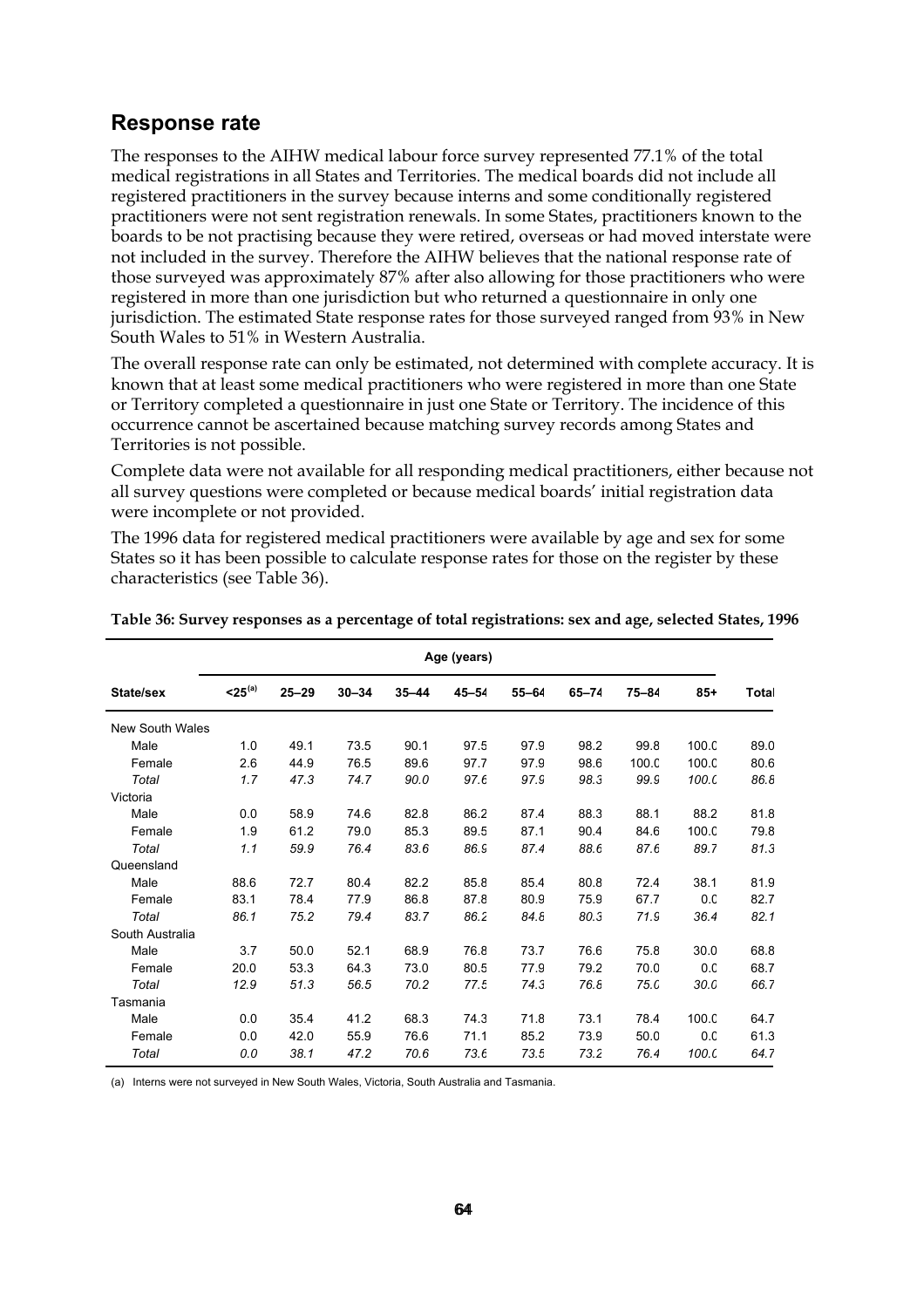It is apparent that medical practitioners under the age of 35 years had a lower response to the survey than had medical practitioners aged 35 years and over. Practitioners aged less than 25 years represented 1.4% of registrations, those aged 25–29 years represented 10.7% and those aged 30–34 years represented 11.7%.

## **AIHW labour force estimates**

Medical practitioners may register in more than one State or Territory. Thus, in estimating the medical labour force, it is important to reduce as much as possible the consequent duplication in statistics.

The estimation of the number and characteristics of employed medical practitioners in each State and Territory was based on the responses of those practitioners employed solely or mainly in the State or Territory of registration. Practitioners who were on leave for three months or more, although employed were excluded from most tables of employed practitioners because not all States and Territories collected data on practitioners who were on leave.

It was assumed for all estimates that non-respondents to the survey in each State and Territory had the same labour force characteristics as had respondents, and the survey data were scaled up to the registrations by distributing the non-response numbers on the basis of this assumption. In 1996, sex and age data were available for all registered medical practitioners for five States (excluding Western Australia), and for these States the estimation process was based on the response rate by sex and age group. The estimation process may overestimate the numbers of medical practitioners in the workforce in each State and Territory if non-respondents are more likely to be those with multiple registrations not in their home State or Territory or those not in the medical labour force. This survey error will be greater in the two Territories, which have higher proportions of doctors registered in other jurisdictions, and lower proportions of doctors practising solely in the Territories.

The 1996 estimates for practising clinicians were benchmarked against the comparable data from the 1996 Census of Population and Housing conducted in August 1996. The census data was adjusted in accordance with the census under enumeration in each State and Territory and for non-reporting of occupation. The AIHW medical labour force survey data for clinicians was then benchmarked to the census estimate and the survey data for all other occupations was adjusted in proportion to the clinicians.

## **Revisions to 1993 to 1995 data**

Estimates for 1993 to 1995 are revised in this publication. These estimates were prepared by subtracting the annual net increase in Medicare providers from the 1996 benchmark. Medicare provider data were used because the increase of 4,924 providers from 1991–92 to 1996–97 was very similar to the increase of 5,356 in medical practitioners enumerated at the censuses in 1991 and 1996. A projection of the 1991 census clinician data was prepared, using the same method, the check these estimates. The high correlation between the two series gives confidence in the accuracy of the revised data.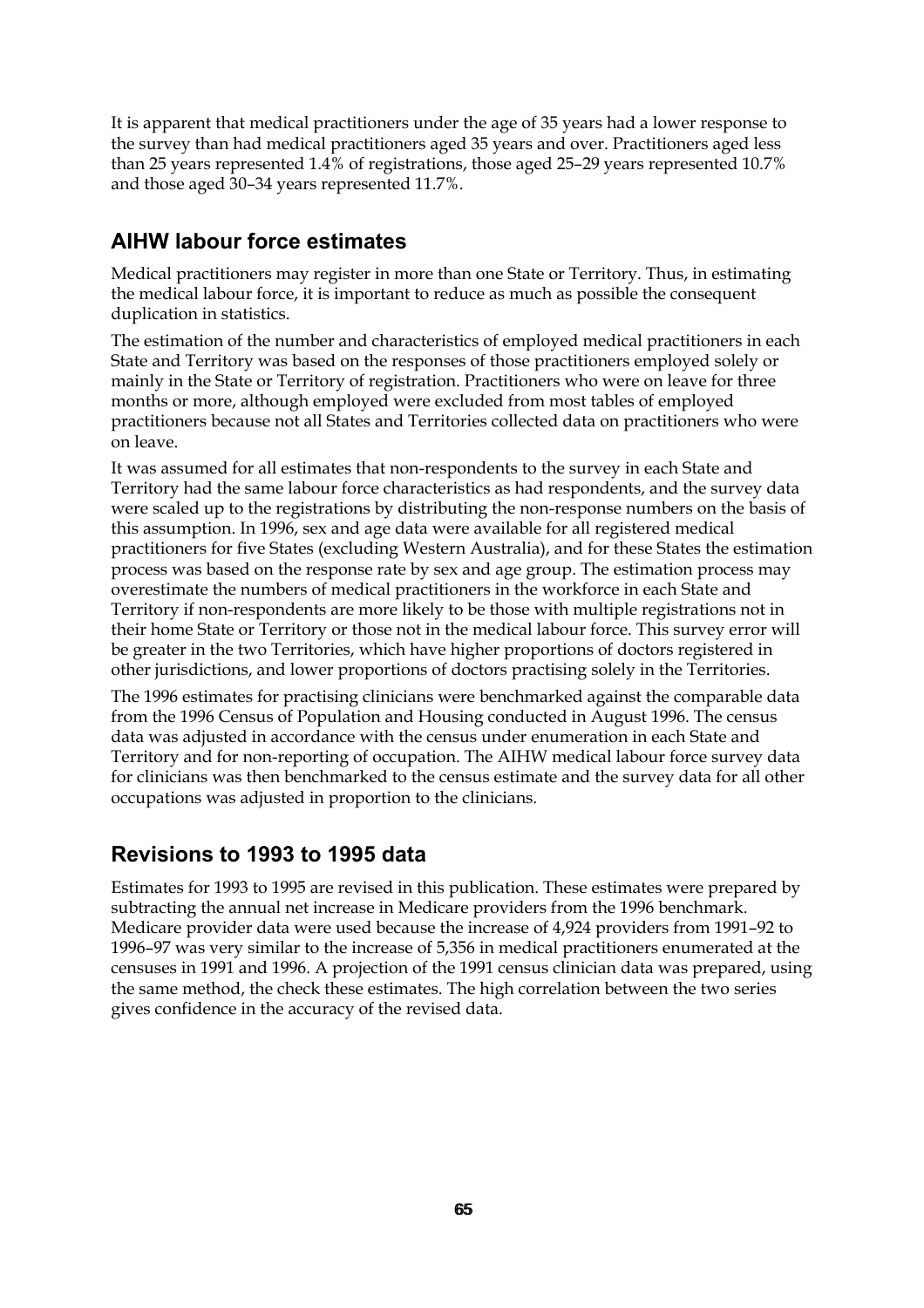# **Comparability with data for previous years**

The data in this publication are not directly comparable with previously published data for 1993 to 1995.

Revised data of the major characteristics have been prepared for 1993 to 1995 as described above. Any comparisons between detailed characteristics of previous years and 1996 data should be adjusted by the ratio of the major characteristic in the previously published data to that shown in the revised data in this publication.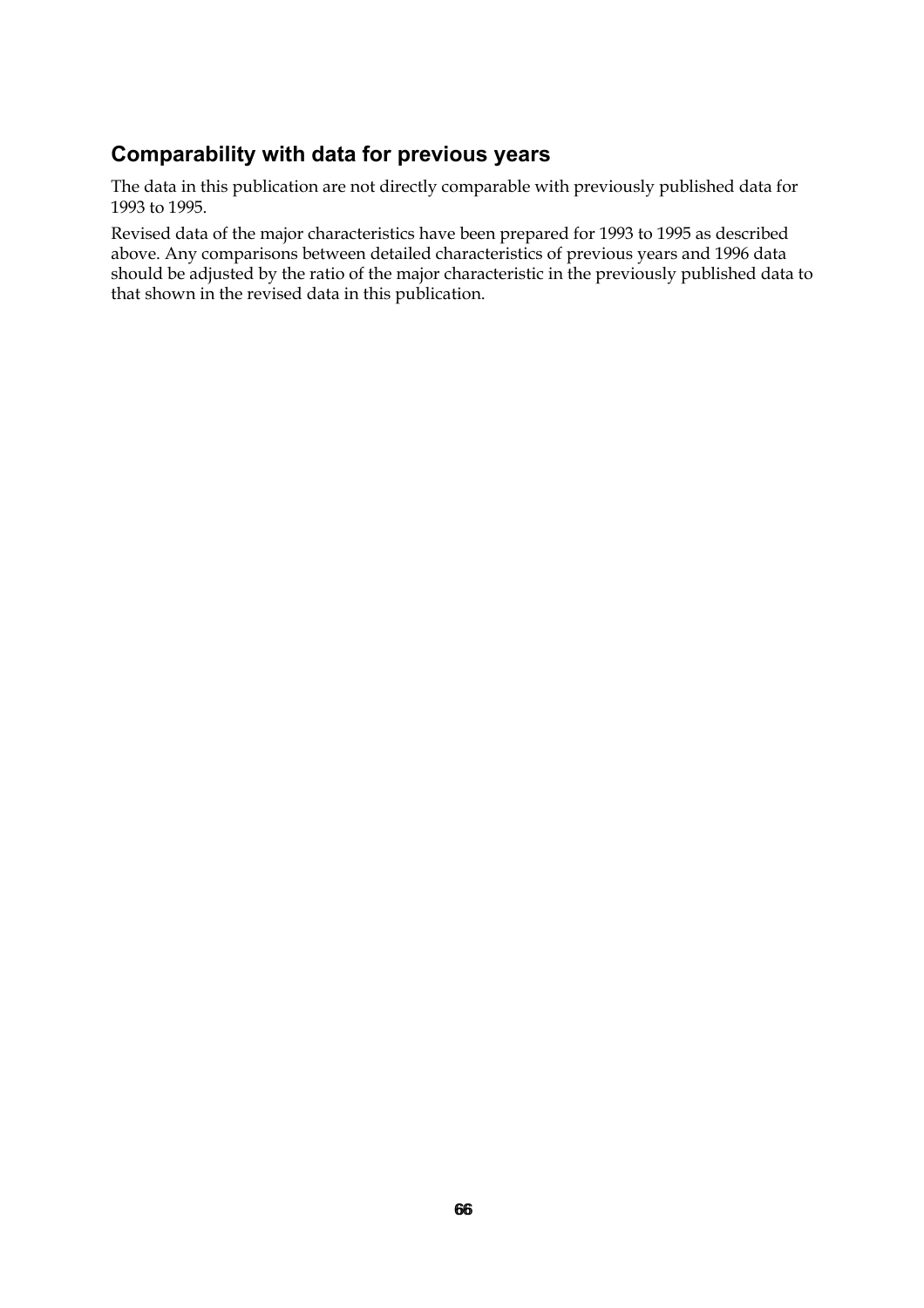# **Definitions**

## **Age**

The number of completed years from year of birth to the year of the survey.

## **Career medical officer (CMO)**

Also known as hospital medical officer (HMO) in some States. See O*ther salaried hospital career practitioner*.

## **Clinician**

A medical practitioner who is involved in the diagnosis and/or treatment of patients, including recommending preventative action. In this publication, a medical practitioner who engages in clinical practice in any job is classified as a clinician.

## **Country**

The *Australian Standard Classification of Countries for Social Statistics, ABS* catalogue no. 1269.0, has been used to classify country of initial qualification into the following categories:

- 1. *Australia*
- 2. *New Zealand*
- 3. *United Kingdom and Ireland*: England, Scotland, Wales, Northern Ireland, Ireland
- 4. *Asia*: Brunei, Cambodia, Indonesia, Laos, Malaysia, Myanmar, the Philippines, Singapore, Thailand, Viet Nam, People's Republic of China, Hong Kong, Japan, Democratic People's Republic of Korea (North Korea), Republic of Korea (South Korea), Macau, Mongolia, Formosa, Taiwan, Afghanistan, Bangladesh, Bhutan, India, Maldives, Nepal, Pakistan, Sri Lanka
- 5. *Other countries:* all countries not specified above.

## **Deputising service**

A medical practitioner, or group of practitioners, who provides after-hours primary care, but not continuing care, to the patients of the subscribing primary care medical practitioners.

## **Direct patient care hours**

The hours per week spent in clinical practice that were self-reported by responding medical practitioners as the average over the four weeks before the survey (including time spent on patient referrals and clinical notes; excluding time spent in administration of a practice and travel to call-outs).

## **General practitioner (RACGP) trainees**

A medical practitioner under the supervision of an RACGP Fellow in a job recognised as leading to the RACGP Fellowship. The Health Insurance Commission classifies these trainees as vocationally registered general practitioners in the Medicare data in this report. See also *Recognised general practitioner* and *Vocationally recognised general practitioner.*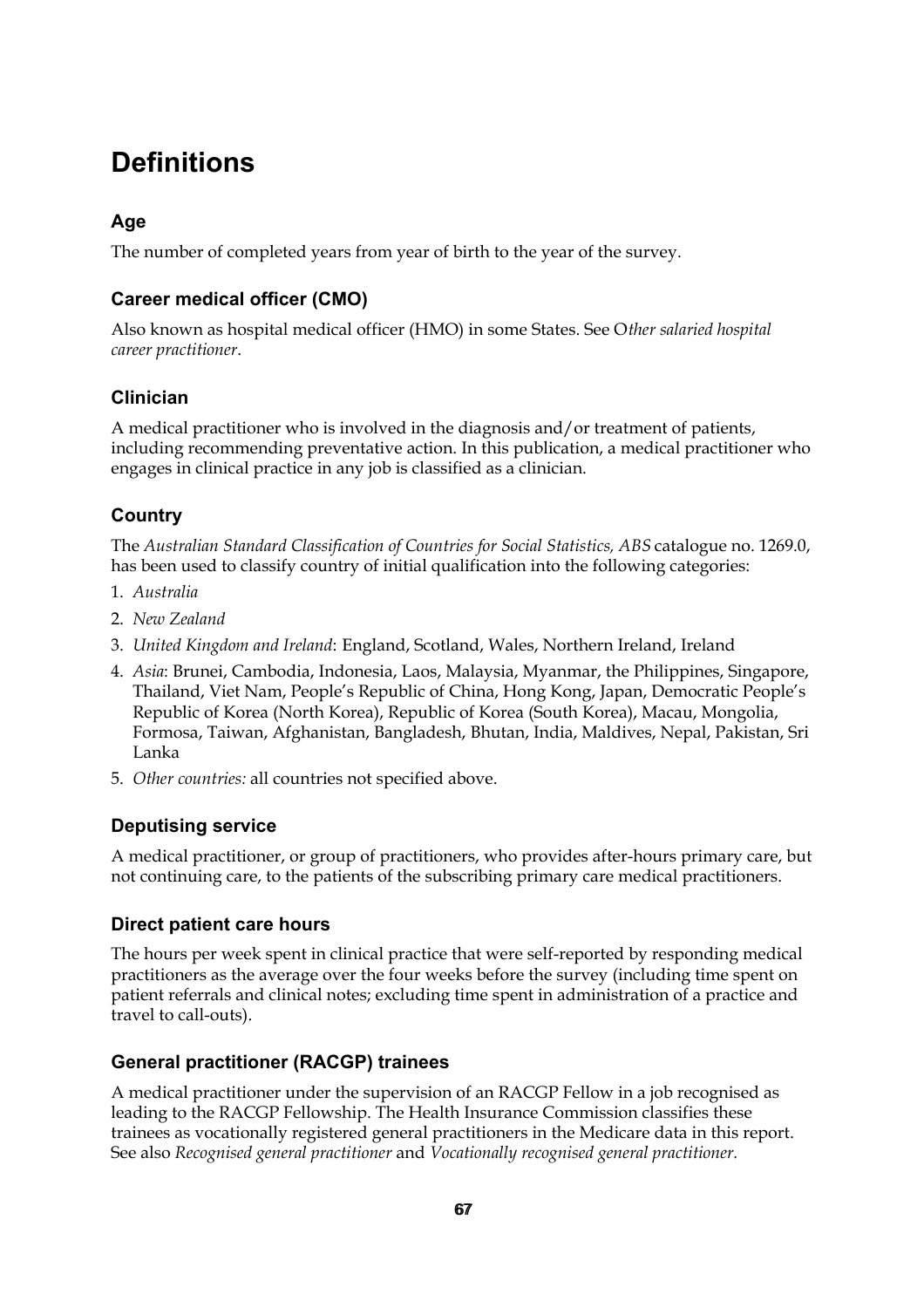### **Geographic region classification**

The *Rural, Remote and Metropolitan Areas Classification,* November 1994, of the Department of Primary Industries and Energy and the Department of Health and Family Services has been used to classify the geographic location of the job of responding medical practitioners. The geographic boundaries of these categories are based on the 1991 population census. The classes of geographic location are listed below.

#### **Metropolitan areas**

- 1. *Capital cities* consist of the State and Territory capital cities: Sydney, Melbourne, Brisbane, Perth, Adelaide, Hobart, Darwin and Canberra.
- 2. *Other metropolitan centres* consist of one or more statistical subdivisions that have an urban centre of population of 100,000 or more: Newcastle, Wollongong, Queanbeyan (part of Canberra–Queanbeyan), Geelong, Gold Coast–Tweed Heads, Townsville–Thuringowa.

#### **Rural zones**

- 3. *Large rural centres* are statistical local areas where most of the population reside in urban centres of population of 25,000 to 99,999. These centres are: Albury–Wodonga, Dubbo, Lismore, Orange, Port Macquarie, Tamworth, Wagga Wagga (NSW); Ballarat, Bendigo, Shepparton–Mooroopna (Vic); Bundaberg, Cairns, Mackay, Maroochydore–Mooloolaba, Rockhampton, Toowoomba (Qld), Whyalla (SA); and Launceston (Tas).
- 4. *Small rural centres* are statistical local areas in rural zones containing urban centres of population between 10,000 and 24,999. These centres are: Armidale, Ballina, Bathurst, Broken Hill, Casino, Coffs Harbour, Echuca–Moama, Forster–Tuncurry, Goulburn, Grafton, Griffith, Lithgow, Moree Plains, Muswellbrook, Nowra–Bombaderry, Singleton, Taree (NSW); Bairnsdale, Colac, Echuca–Moama, Horsham, Mildura, Moe–Yallourn, Morwell, Ocean Grove–Barwon Heads, Portland, Sale, Traralgon, Wangaratta, Warrnambool (Vic); Caloundra, Gladstone, Gympie, Hervey Bay, Maryborough, Tewantin–Noosa, Warwick (Qld); Mount Gambier, Murray Bridge, Port Augusta, Port Lincoln, Port Pirie (SA); Albany, Bunbury, Geraldton, Mandurah (WA); and Burnie–Somerset, Devonport (Tas).
- 5. *Other rural areas* are the remaining statistical areas within the rural zone. Examples are: Cowra Shire, Temora Shire, Guyra Shire (NSW); Ararat Shire, Cobram Shire (Vic); Cardwell Shire, Whitsunday Shire (Qld); Barossa, Pinnaroo (SA); Moora Shire, York Shire (WA); George Town, Ross (Tas); and Coomalie, Litchfield (NT).

#### **Remote zones**

These are generally less densely populated than rural statistical local areas and are hundreds of kilometres from a major urban centre. Data in this publication are reported for the zone which comprises the two areas shown below.

- 6. *Remote centres* are statistical local areas in the remote zone containing urban centres of population of 5,000 or more: Blackwater, Bowen, Emerald, Mareeba, Moranbah, Mount Isa, Roma (Qld); Broome, Carnarvon, East Pilbara, Esperance, Kalgoorlie/Boulder, Port Hedland, Karratha (WA); and Alice Springs, Katherine (NT).
- 7. *Other remote areas* are the remaining areas within the remote zone. Examples are: Balranald, Bourke, Cobar, Lord Howe Island (NSW); French Island, Orbost, Walpeup (Vic); Aurukun, Longreach, Quilpie (Qld); Coober Pedy, Murat Bay, Roxby Downs (SA); Coolgardie, Exmouth, Laverton, Shark Bay (WA); King Island, Strahan (Tas); Daly, Jabiru, Nhulunbuy (NT).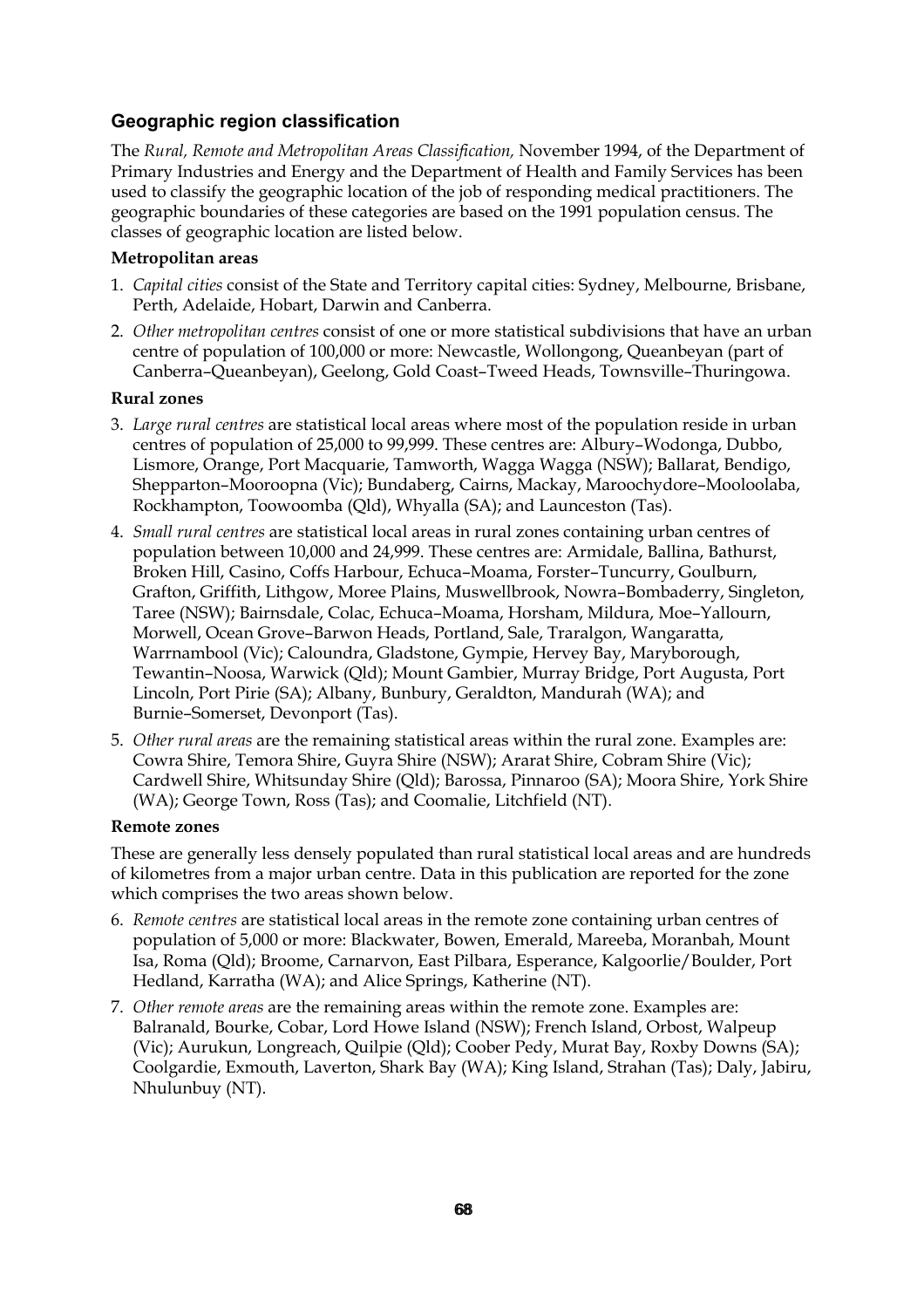#### **Hospital non-specialist**

Medical practitioners mainly employed in a salaried position in a hospital who do not have a recognised specialist qualification and who are not undertaking a training program to gain a recognised specialist qualification. They include resident medical officers and interns and other salaried hospital career practitioners and exclude specialists-in-training.

#### **Hours on call not worked**

The hours per week for which a medical practitioner was on standby for a call to duty and which were not worked during the four weeks before the survey. Once called to duty, the time spent on duty is counted in total hours worked and direct patient care hours.

#### **Hours worked**

The hours per week that were self-reported by responding medical practitioners as the average hours worked in each medical related job over the four weeks before the survey. Hours worked exclude time spent on travel between work locations (except travel to callouts) and unpaid professional and/or voluntary activities. In the editing of survey responses, maximum hours worked in all jobs have been limited to 126 hours per week.

#### **Intern**

A resident medical practitioner in a hospital, usually in the first year of service after graduating from medical school.

#### **Locum tenens**

A medical practitioner who acts as a substitute for another medical practitioner while that practitioner is temporarily absent from their practice.

## **Medical labour force**

Defined for each State and Territory as:

- medical practitioners employed in medicine; plus
- medical practitioners not employed in medicine but looking for work in medicine.

#### **Medical practitioners employed in medicine**

A registered medical practitioner in an occupation that uses the skills and knowledge of the person's medical qualification. This category includes those on maternity or other extended leave of three months or more.

#### **Medicare providers**

Medical practitioners who billed Medicare for at least one private practice occasion of service during a given financial year. The majority of their practice activity under Medicare is used to classify Medicare providers. For example, a medical practitioner with specialist qualifications whose Medicare private practice income was mainly from unreferred attendances will be classified as either a general practitioner or OMP. Conversely, a general practitioner whose Medicare private practice income was mainly in a field of specialist practice will be classified as a non-specialist in that specialty, not as a general practitioner.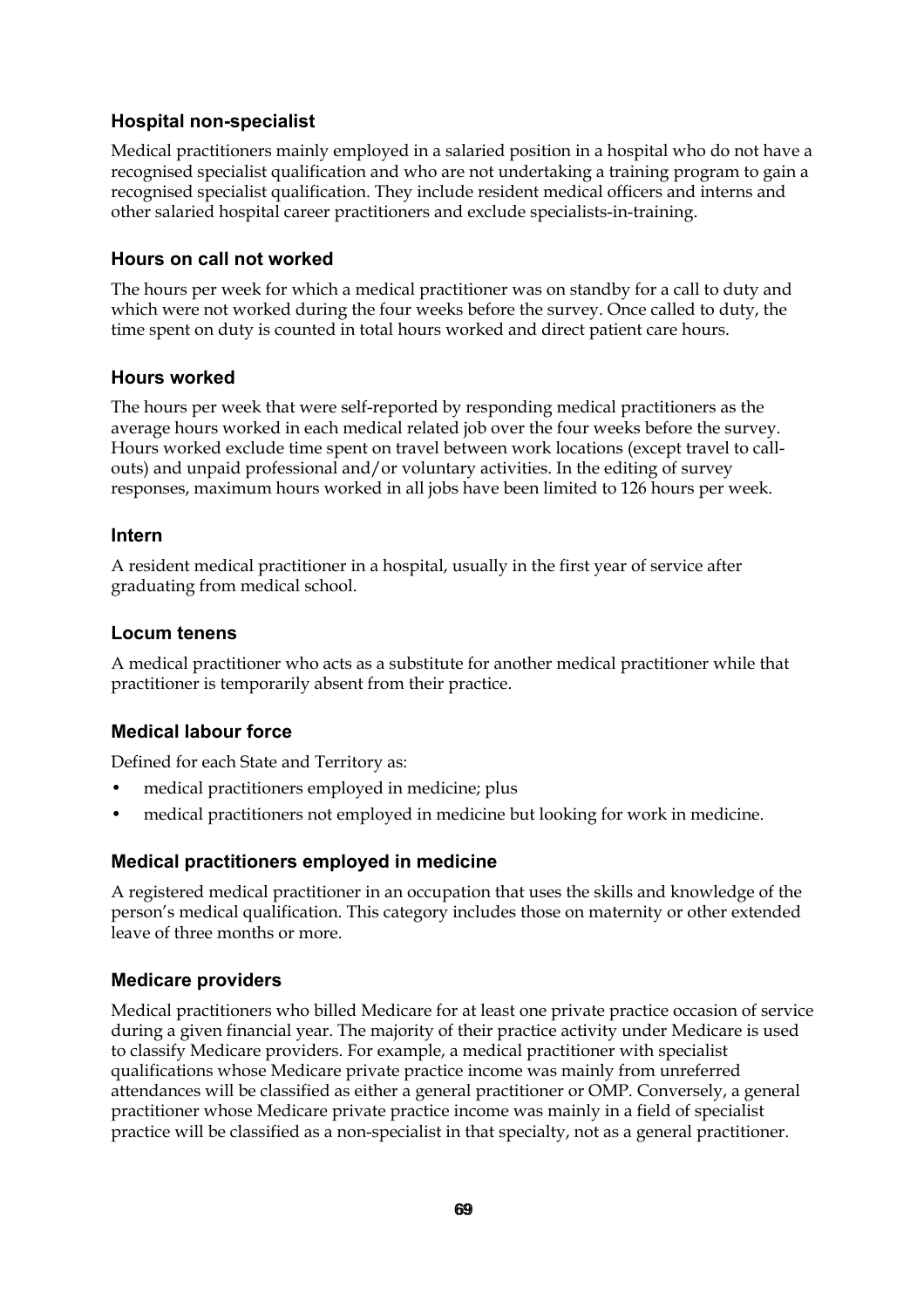Medicare provider data differ from that collected in the AIHW medical labour force survey in several important respects. The labour force survey data are self-reported and are generally presented for the practitioner's main job as measured by the total hours per week at that job. A salaried hospital non-specialist doctor who does some fee-for-service items in the Medical Benefits Schedule billed to Medicare will appear in the survey data as a hospital non-specialist or a specialist-in-training, and in Medicare data as a recognised general practitioner, OMP or specialist in the appropriate specialist peer group. Similarly, a practitioner with specialist qualifications whose services billed to Medicare are for mainly unreferred attendances will self-report as a specialist in the labour force survey but be classified as a recognised general practitioner or OMP in Medicare data. The data in Medicare for specialists include non-specialists whose main income from Medicare is for services in a specialist field.

#### **Medicare services**

Services provided on a 'fee-for-service' basis for which Medicare benefits were paid in the period in question, excluding:

- services rendered free of charge in recognised hospitals;
- services rendered under an entitlement conferred by legislation other than the Health Insurance Act: for example, services rendered to repatriation beneficiaries or defence personnel, or services covered by third party or workers' compensation provisions for which a provisional Medicare benefit has not been paid;
- services rendered for insurance or employment purposes;
- health screening services; and
- services rendered under grant provisions such as the Department of Health and Family Services Program Grant arrangements.

Medicare data reflect the year of processing rather than the year of the service.

The data incorporate the effect of Medicare adjustments, which are made to correct errors in previously processed claims and to reflect adjustments resulting from cheque cancellations. Apart from obstetrics services, these are generally not significant. Any practitioner who had net negative claims in any year (for example, resulting from the fact that one or more stale cheques had been cancelled by the Health Insurance Commission and no other claims for the practitioner were processed in the period) is not included in tables for that year.

#### **Occupation**

A description of the job function within the field of medicine of a person with medical qualifications. The occupations are:

- clinician: a medical practitioner mainly involved in the care and treatment of individuals, including diagnosis and preventative action;
- administrator: a person mainly employed in medical administration:
- teacher/educator: a person teaching or training persons in medicine for their initial qualification or in advanced skills after initial qualification;
- researcher: a person engaged in medical research;
- public health physician: a medical practitioner primarily engaged in identifying disease and illness, and the conditions for disease and illness, and in implementing preventative measures which affect the health of the general public;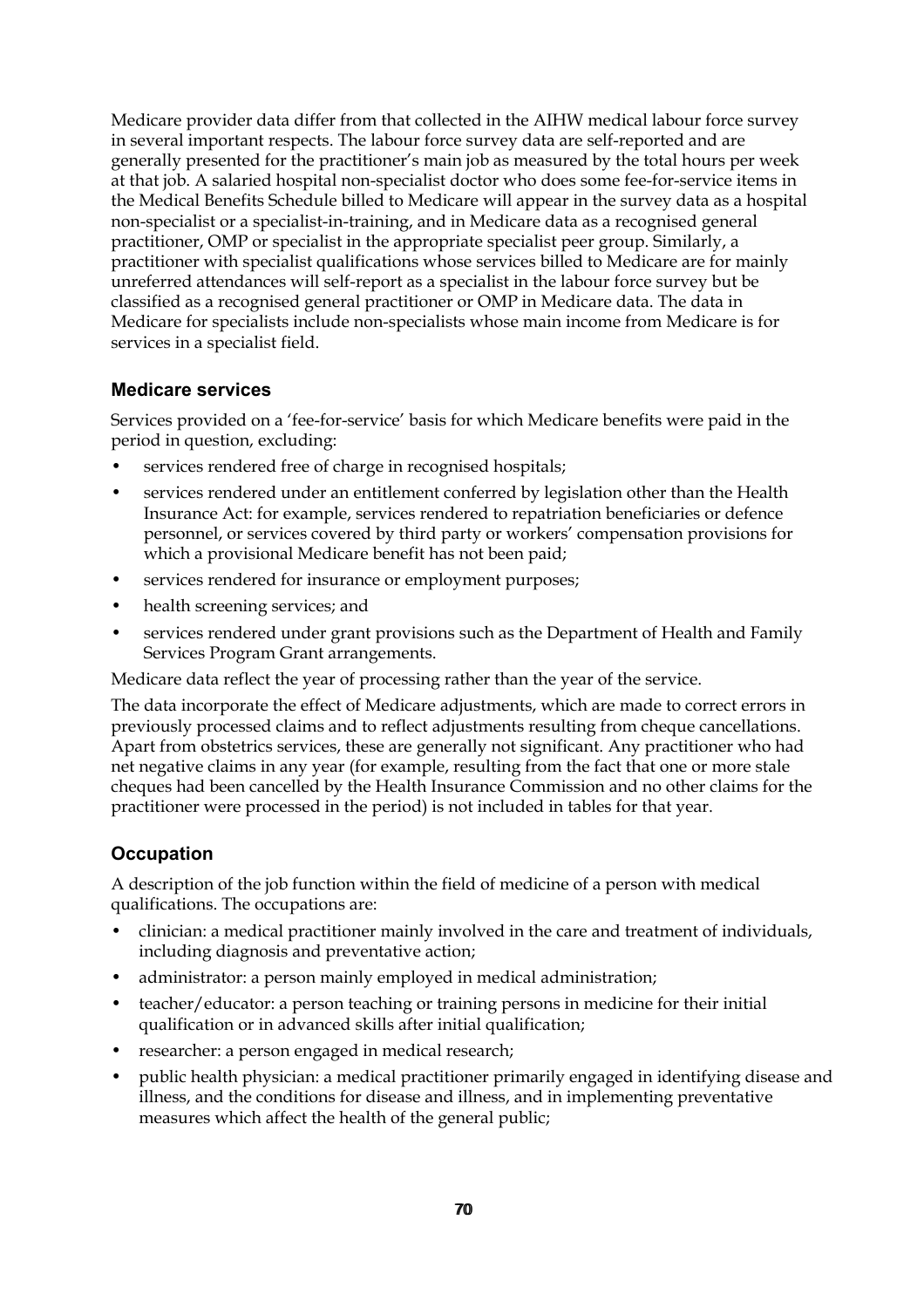- occupational health physician: a medical practitioner primarily engaged in identifying disease and illness, and the conditions for disease and illness, and implementing preventative measures which arise from employment in particular occupations or industries; and
- other: a job function in medicine which is not one of the above—for example, industrial relations.

## **Other medical practitioner (OMP)**

Primary care practitioners who did not self-report as being vocationally registered or training to become vocationally registered.

In the Medicare data, an OMP is a doctor who bills privately for mainly unreferred attendances in the Medical Benefits Schedule and who is not recognised by the Health Insurance Commission as a general practitioner. The Health Insurance Commission recognises as general practitioners those medical practitioners who are vocationally registered or RACGP Fellows or trainees for vocational registration who are employed in a recognised general practice. Given that OMPs are not recognised general practitioners, they receive a lower payment from Medicare for each unreferred attendance.

This category in the Medicare data includes medical practitioners whose main job may be in primary care, a special interest area of primary care, salaried hospital employment, other salaried employment, public health medicine, occupational health medicine, medical administration, research or education, and employment outside medicine.

#### **Other salaried hospital career practitioner**

Generally, a medical practitioner who mainly works in a hospital after completing all professional training and who is referred to as a career medical officer (CMO) or hospital medical officer (HMO) in most States. This category includes some practitioners who have completed an internship and have been registered to practise under supervision.

#### **Primary care practitioner**

A practitioner engaged in general practice or in the primary care of patients. This category includes practitioners recognised by Medicare as VRGPs, RACGP Fellows, RACGP trainees and other medical practitioners whose patient attendances are unreferred.

#### **Recognised general practitioner**

A medical practitioner recognised as a general practitioner by the Health Insurance Commission in respect of Medicare payments for unreferred attendances. Recognised general practitioners attract a higher Medicare payment than other medical practitioners for unreferred attendances. Recognised general practitioners include vocationally registered general practitioners, Fellows of the RACGP and medical practitioners in training for vocational registration who are employed in a recognised general practice and therefore supervised by recognised general practitioners.

#### **Resident medical officer (RMO)**

A medical practitioner undergoing further training in a hospital after completing an internship but who has not commenced a recognised general practice or specialist practice training program.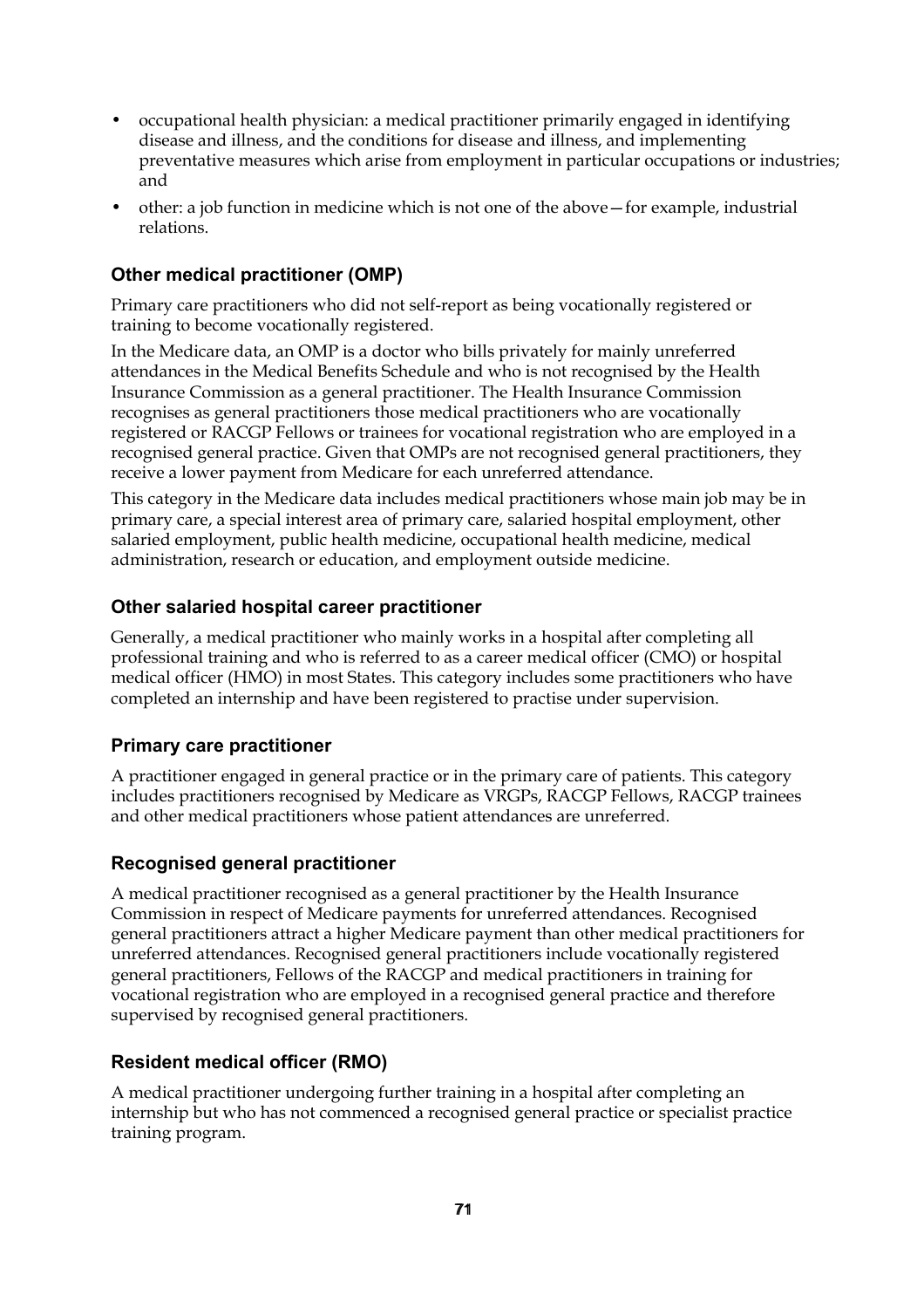### **Special interest area**

A primary care practitioner's self-reported main field of practice, excluding general practice. In the labour force survey, primary care practitioners are asked whether they practise mainly in general practice or in a special interest area.

The area of interest may be a particular clinical condition (for example, diabetes), a medical procedure (for example, endoscopy) or an identified population (for example, Indigenous health). Where the interest area equates to a recognised medical specialty, it has been classified according to the specialty classification.

## **Specialist**

A medical practitioner with a qualification awarded by, or which equates to that awarded by, the relevant specialist professional college in Australia. Specialist recognition is normally based on the completion of a program of appropriate supervised training covering a minimum of six years after initial medical graduation and an examination leading to the award of a higher qualification.

The Health Insurance Commission recognises as a specialist a medical practitioner who has made formal application for recognition as a specialist and who:

- is registered as a specialist under State or Territory law; or
- holds a fellowship of a specified specialist college; or
- is considered eligible for recognition as a specialist or consultant physician by a specialist recognition advisory committee.

Where a medical practitioner has been recognised as a specialist or consultant physician for the purposes of the Health Insurance Act, Medicare benefits are payable at the appropriate higher rate for certain services rendered in the practice of the specialty, provided the patient has been referred by:

- another medical practitioner; or
- a registered dental practitioner, where the referral arises out of a dental service; or
- a registered optometrist, where the specialist is an ophthalmologist.

## **Specialist-in-training**

A medical practitioner who has been accepted by a specialist medical college into a training position supervised by a member of the college.

## **Vocationally registered general practitioner (VRGP)**

A primary care practitioner who has been registered by the Health Insurance Commission as a recognised general practitioner. The criteria for registration as a vocationally registered general practitioner are certification from either the Royal Australian College of General Practitioners, a Vocational Registration Eligibility Committee, or the Vocational Registration Appeal Committee, that the practitioner's medical practice is predominantly general practice, and that the practitioner has appropriate training and experience in general practice.

In assessing whether a practitioner's medical practice is predominantly general practice, only services eligible for Medicare benefits are considered. To qualify, 50% of the clinical time and services claimed against Medicare must be in general practice as defined. The RACGP and Vocational Registration Eligibility Committee or Vocational Registration Appeal Committee will have regard to whether the practitioner provides a comprehensive primary medical service, including: treating a wide range of patients and conditions using a variety of accepted skills and techniques; providing services away from the practitioner's surgery on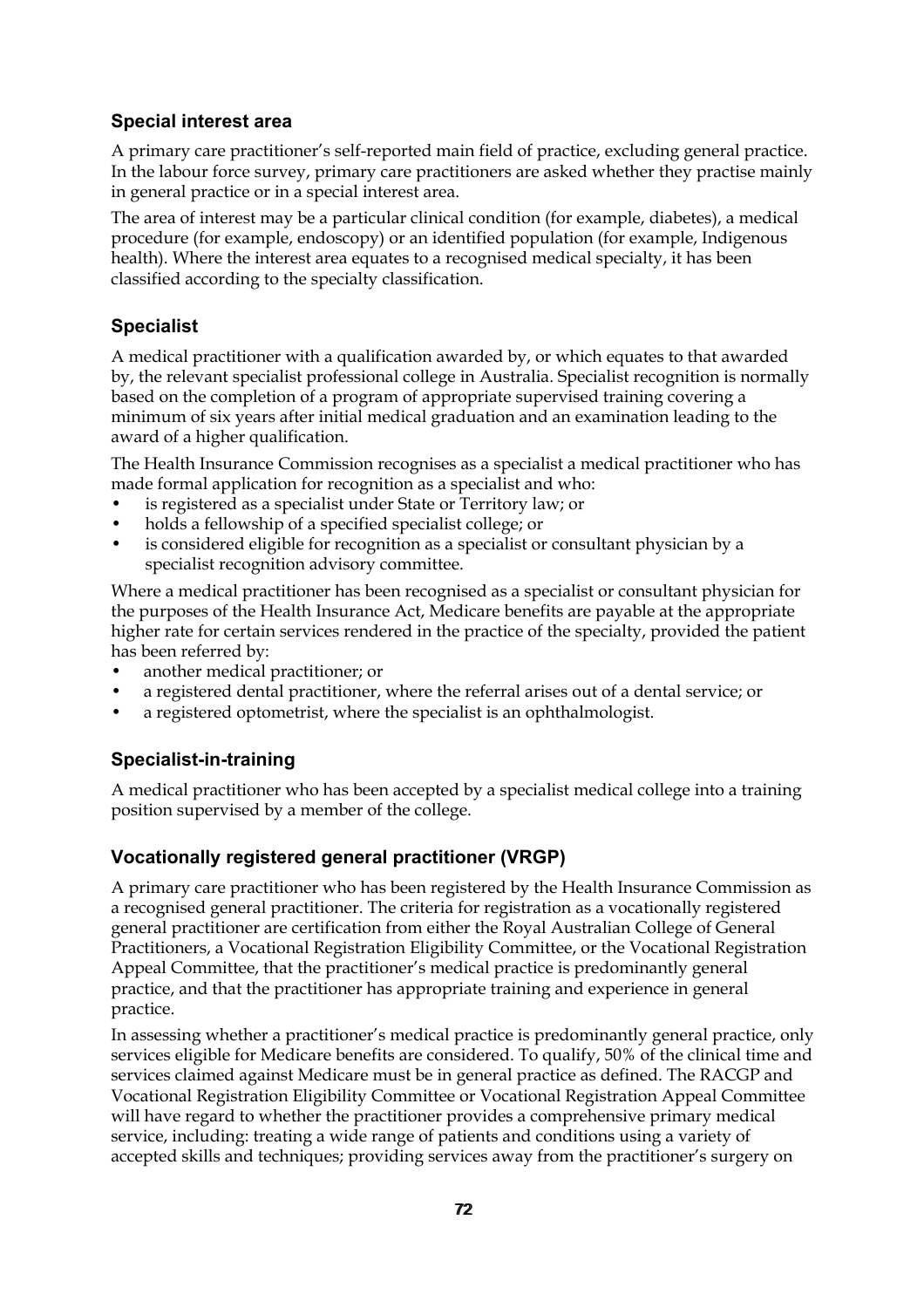request (for example, home visits); and making appropriate provision for the practitioner's patients to have access to after-hours medical care.

The training and experience which the RACGP regards as appropriate for eligibility is the attainment of Fellowship of the RACGP or other postgraduate qualifications and training of a standard equivalent to that accepted for the award of the Fellowship.

Continued vocational registration depends on the practitioner's involvement in appropriate continuing medical education and quality assurance programs approved by the RACGP, and on the practitioner continuing to work predominantly in general practice.

#### **Work setting**

The functional use of the premises where a medical job is located.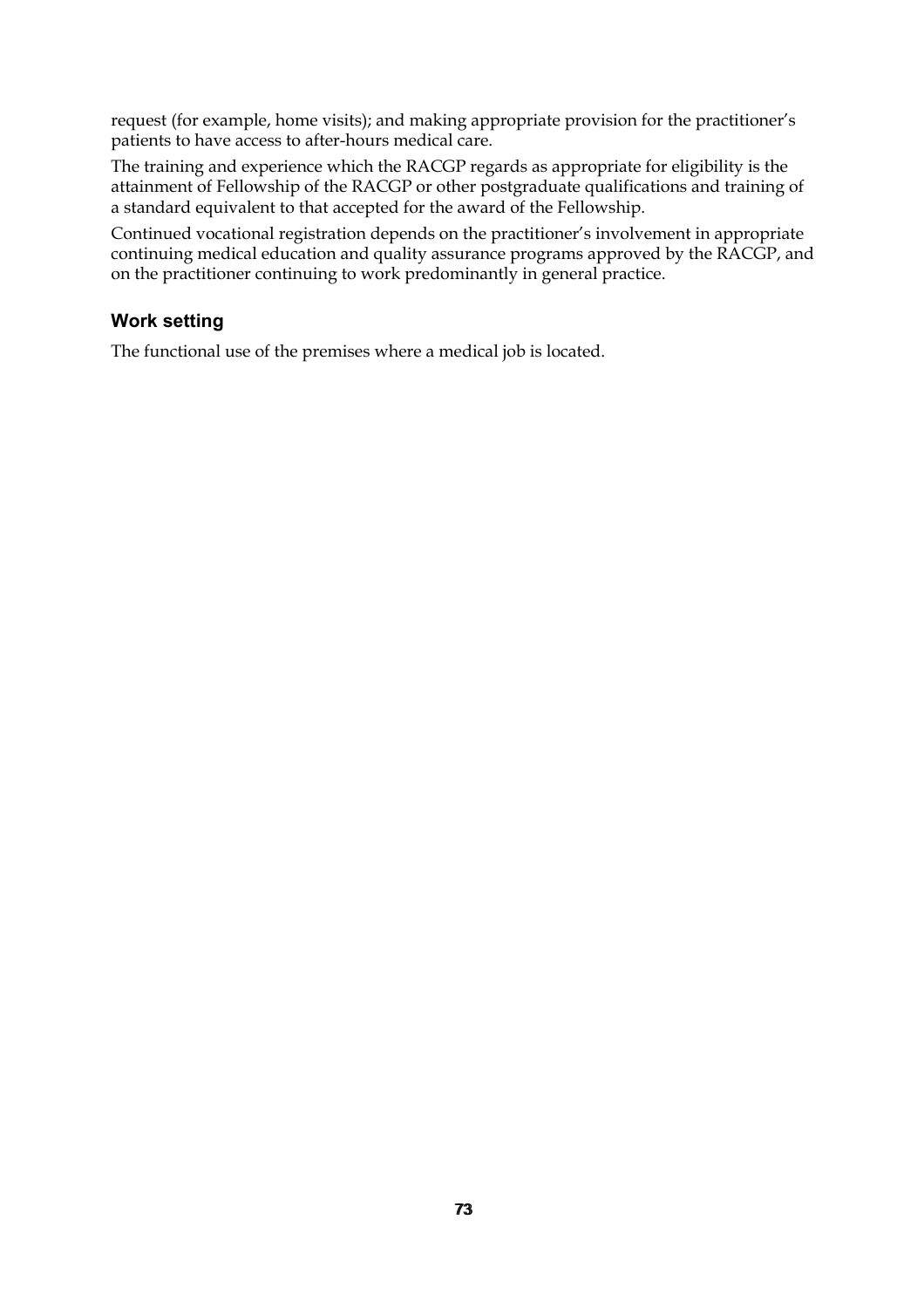# **References**

Australian Bureau of Statistics (ABS) 1990. Australian standard classification of countries for social statistics. Catalogue No. 1269.0. Canberra: ABS.

Australian Bureau of Statistics (ABS). Australian demographic statistics. Catalogue No. 3101.0. Canberra: ABS.

Australian Bureau of Statistics (ABS) 1997*.* National Health Survey. Summary of results. Australia. 1995. Catalogue No. 4364.0. Canberra: ABS.

Australian Institute of Health and Welfare (AIHW) 1997. Australian hospital statistics 1995–96. Canberra: AIHW.

Australian Institute of Health and Welfare (AIHW) 1998. Australia's health 1998. Canberra: AIHW.

Australian Medical Workforce Advisory Committee (AMWAC) 1997. The emergency medicine workforce in Australia, AMWAC Report 1997.1. Sydney: AMWAC.

Australian Medical Workforce Advisory Committee (AMWAC) & Australian Institute of Health and Welfare (AIHW) 1997. Characteristics of students entering Australian medical schools 1989–1997. Sydney: AMWAC.

Australian Medical Workforce Advisory Committee (AMWAC) and Australian Institute of Health and Welfare (AIHW) 1998. New Zealand medical graduates in the Australian medical workforce. Sydney: AMWAC.

Department of Health and Family Services (DHFS) 1997. Medical training review panel, first report. Canberra: AGPS.

Department of Primary Industries and Energy (DPIE) and Department of Health and Family Services (DHFS) 1994. Rural, remote and metropolitan areas classification. Canberra: AGPS.

Holmes G 1998. Junior doctors' working hours: an unhealthy tradition? Medical Journal of Australia 168 (15 June).

Olsen LG & Ambrogetti A 1998. Working harder—working dangerously? Medical Journal of Australia 168 (15 June).